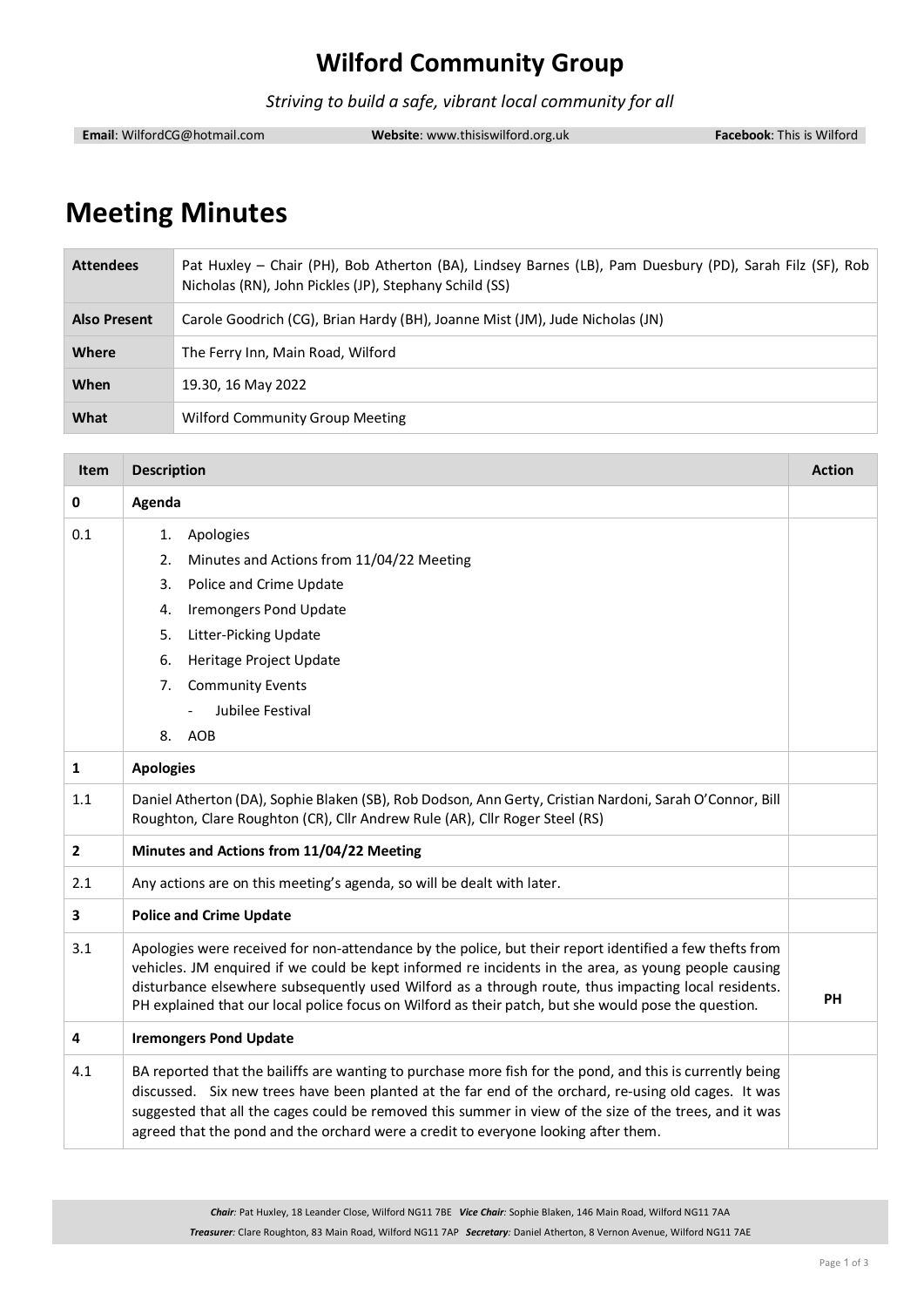#### **Wilford Community Group**

#### *Striving to build a safe, vibrant local community for all*

**Email:** WilfordCG@hotmail.com **Website**: www.thisiswilford.org.uk **Facebook**: This is Wilford

**Item Description Action 5 Litter-Picking Update** 5.1 JP explained that the previous weekend the group had teamed up with the Clifton litter-pickers, followed by free coffee at the Harvester. Next Saturday the group is attending a training session on how to litter-pick on the tram tracks. It was felt that schoolchildren were not dropping as much litter overall as previously. SS reported that the bin between the two football pitches has now been replaced. **6 Heritage Project Update** 6.1 We are still awaiting the final touches on the phone box. The information panels have been ordered, the designs having been checked by Ray Hutchins. It was pleasing to note that the project has come in under budget. **7 Community Events: Jubilee Festival** 7.1 Volunteers will be distributing a Jubilee Festival letter to all houses with a schedule on the reverse, plus posters will be affixed to the noticeboards. It was recognised that DA had done a brilliant job in his organisation of the project. SMT, the new business which has restored and now resides in Wilford House, has promised sponsorship to the tune of £1000, which will be matched by our Councillors. SMT are keen to involve themselves in the local community and have asked DA to give a local history talk at one of their meetings. 7.2 The event will be held on the village green, with the road partially closed, and any residents affected by this have been advised. Food will be available on the Paddock, but attendees will be encouraged to bring their own picnic if they prefer. There may be a bar. A large banner will be placed at the crossroads, with smaller ones for Ruddington Lane and the Village Tram Stop. Volunteers are needed from noon to help set up. SS suggested that a car could be loaded with chairs from the barn rather than everyone carrying them separately. CR will provide a donation bucket. George, the vicar, has been very involved, having been impressed by the May Day event. **Committee CR** 7.3 A Zoom meeting will be held tomorrow at 6.30 pm, with a second meeting to be arranged on site over the weekend. We are asked to encourage our neighbours to present their dogs for the Cruft show and to submit cakes for the bake-off. There is room for more stalls, should anyone still wish to join. Confirmation of the bouncy castle is awaited. PH has made bunting from the children's activities on the craft stall on May Day, but needs more, so is encouraging the schools to become involved. DA has approached local companies for prizes, and SF offered to provide a picture showing the map of Wilford. **Committee PH SF 8 AOB** 8.1 SB wished heartfelt thanks to be extended to everyone helping on May Day, an event which far exceeded expectations. Thanks were extended back to SB for all her hard work in organising it. A combination of donations and the sale of walk leaflets covered all the costs for the day. Thanks were also given by RN to PH and SS for stepping in when the original craft stall could not take place. 8.2 JM expressed concern re the trees which are now covering the lights on Bee Bank and has alerted AR, who will contact Highways by email. **AR** 8.3 CG would like crocheted tops on Wilford's pillar boxes as seen in other areas, and asked if anyone had the relevant expertise.